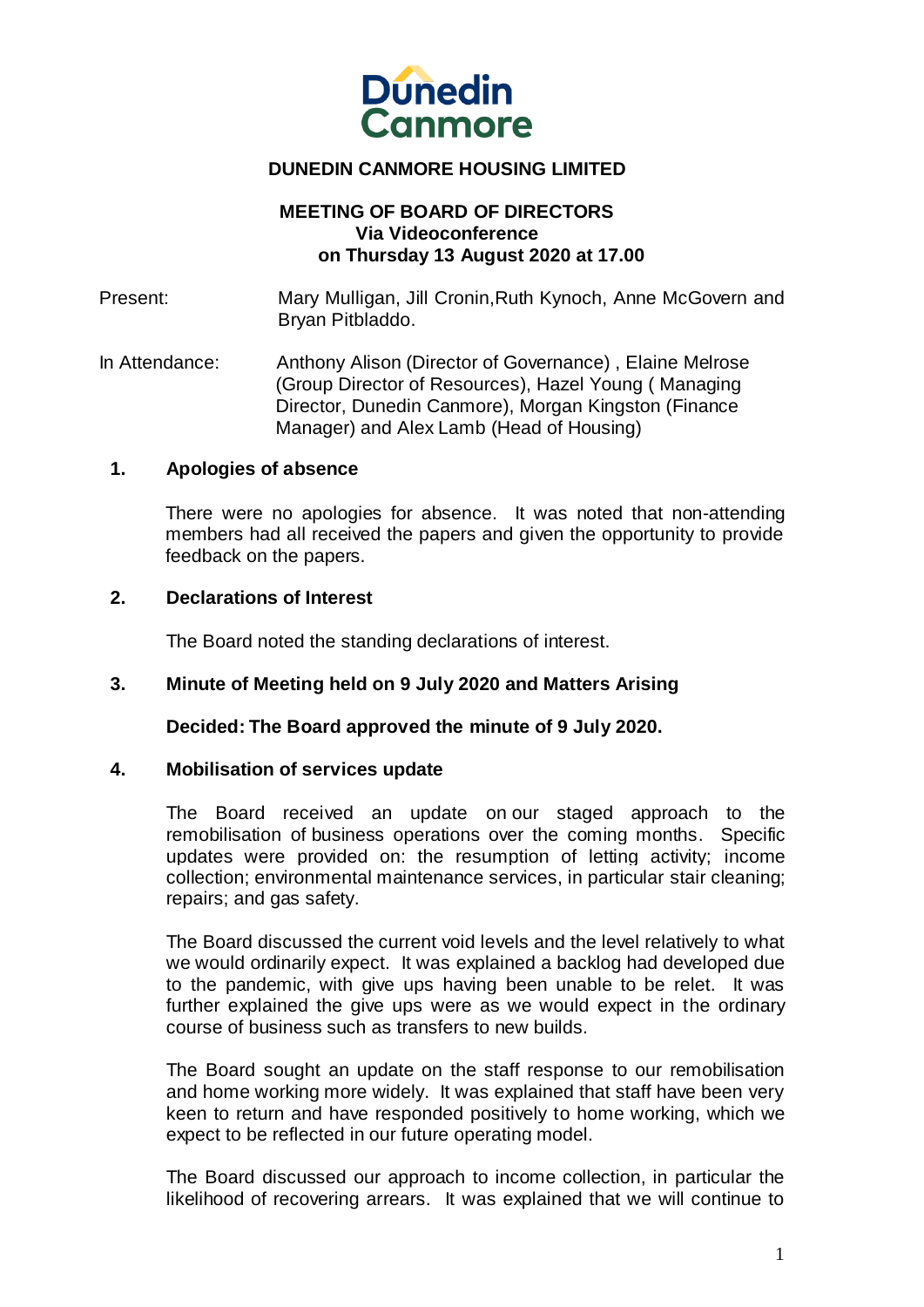support tenants as far as possible but where there is an unwillingness to pay this remains a challenge.

The Board discussed our contingency planning for a second wave or reapplication of restrictions, including at more local levels. It was confirmed we were planning for this and would revert to the previous stage in of our remobilisation framework. The Board reiterated the importance of clear communication to tenants, particularly where service levels are changing.

**Decided: The Board noted contents of the report and that a further update would be provided at the next meeting in October.**

## **5. Anti-social behaviour update (presentation only)**

 The Board received detailed update on: our approach and model for Anti-Social Behaviour ("ASB"); our wider Community Improvement Partnership and Group Protection activity; delivery of our ASB service and incident data during the period of lockdown; and learning from the recent lockdown period.

The Board discussed the overall levels of ASB, the number of incidents which were recurrences, the prevalence of incidents by property type and the privacy impact of the potential app. It was confirmed that flatted accommodation is more likely to experience noise related incidents but that we have been supporting customers address this such as through better noise suppression via flooring. It was confirmed a full Data Protection Impact Assessment would be carried out as part of any App development.

## **Decided: The Board noted the contents of the presentation.**

## **6. Homelessness update (presentation only)**

The Board received a detailed update on: our response to homelessness across Group; the Scottish context; Homelessness and Rough Sleeping Action Group (HARSAG); homeless direction and policy; our own contribution in DCH; and the impact of Covid-19 for letting and services.

The Board reiterated their strong support for continuing our contribution to alleviating homelessness. The Board discussed the complexity and challenges associated with homelessness and the potential impact on waiting lists.

## **Decided: The Board noted the contents of the presentation.**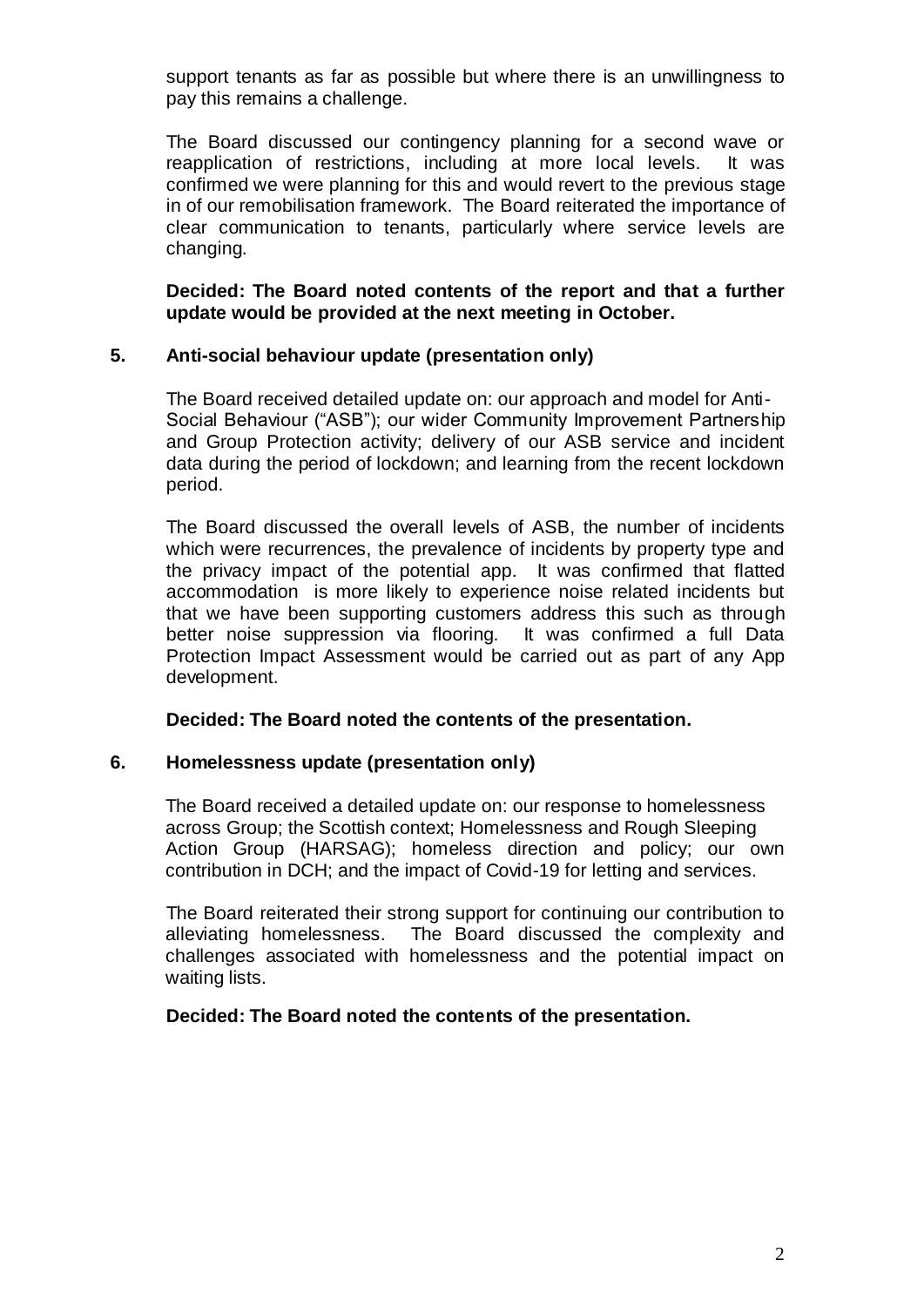# **7. Approach to tenant satisfaction survey**

The Board considered the proposed approach to our satisfaction survey, recognising that our last survey required by the SHR triennially, was carried out last year. It was explained our current survey figures would therefore be reported in next year's Annual Return on the Charter also.

# **Decided: The Board**

- **1) agreed the proposed approach to gathering customer feedback for 2020/21; and**
- **2) agreed that the 2019/20 formal ARC survey results will be reported in the 2020/21 returns to the Scottish Housing regulator, as is permitted within regulatory guidance.**

# **8. Development update**

The Board received an update on the impact of the pandemic on our development programme and the current position with programme.

The Board considered the update on progress within Westcraigs and our utilisation of demand analysis, including homelessness, overall in considering the types and size of properties we develop. The Board further discussed the value of open space on our developments, which has been emphasised during the pandemic and will be a consideration should we see a wider shift to home working.

# **Decided: The Board noted the content of the report.**

# **9. A) 2019/20 financial statements**

The Board received a summary of our 2019/20 financial statements, including specific updates on the key adjustments from the year end management accounts.

The Board disused the pension valuation adjustment and sought an update on the key drivers. It was explained that a key element was a change in the actuarial assumption regarding life expectancy.

# **Decided: The Board**

- **1) approved the 2019/20 financial statements**
- **2) confirmed the preparation of the financial statements using the going concern basis;**
- **3) delegated authority to the Chair and Group Director of Finance to approve any non-material changes to the accounts; and**
- **4) approved the letter of representation from the auditors, and noted the related letter of comfort from the Chief Executive.**

# **9. B) Annual internal audit report and assurance statement 2019/20**

The Board received the annual internal audit report and assurance statement, following assurance work completed and reported during financial year 2019/20.